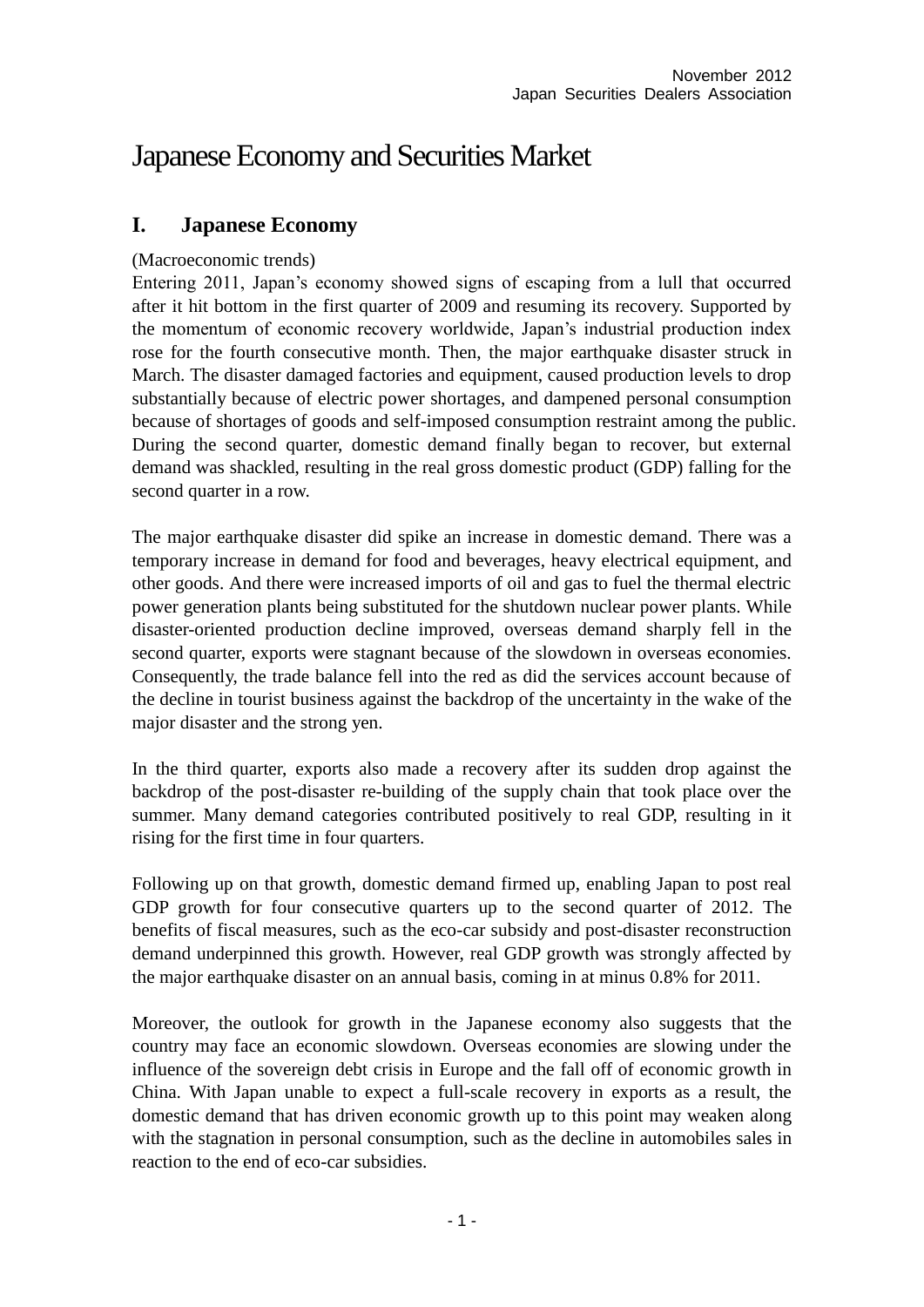### (Trends in employment conditions)

Although employment conditions continued to suffer from the harsh business environment in 2011, the unemployment rate and the job-offers to seekers ratio showed some signs of improvement, demonstrating a mild but positive recovery trend.

The unemployment rate stayed in the 4% range throughout the year, and ended the year down 0.5% compared with 2010, at 4.6%, posting a little improvement. Entering 2012, the unemployment rate remained level straight through until the most current figure of July, which was 4.3%, about the same as the previous month.

The job-offers to seekers ratio also was in a mild but positive upswing, rising from 0.52 times to 0.65 times. The 0.13 point annual increase suggested a slight improvement in the job demand and supply balance. The ratio continued to move upward in 2012, and the most current figure of July was 0.83 times, rising 0.01 points from June.

Looking at a breakdown of the employment figure, there was a marked increase in employment in the construction industry. A factor in the improved employment conditions previously mentioned was the sharp increase in public works construction arising from the full-scale start to recovery and restoration operations for the major earthquake disaster. However, compared with the improvement in the job-offers to seekers ratio, the improvement in the unemployment rate was slower paced. One of the underlying causes of this difference is thought to be a mismatch of job seekers and job openings. Moreover, in the construction industry where there has been a large increase in employment related to the major disaster, the volume of work by region has varied dramatically depending on recovery and restoration capital investment, resulting in a regional mismatch of job seekers and job openings.

While employment conditions remain in a recovery trend, there are many concerning factors regarding the future. Reflecting the slump in production driven by low personal consumption, it seems highly likely that the decline in employment in the manufacturing industry will continue. In addition, it is also possible that the growth in employment will peak along with the end to recovery and restoration demand.

### (Price Trends)

In 2011, the Corporate Goods Price Index (CGPI) increased 1.5% from a year earlier, to 101.5 (2010 as base value), rising for the first time in three years. Entering 2012, the CGPI remained practically flat, and the most current figure of August increased 0.3%, to 100.3 (preliminary report basis). Higher crude oil prices driven by greater demand primarily from Asia were thought to be behind the increase in CGPI.

The Consumer Price Index (CPI; excluding fresh produce) had been in a continuously declining trend since 2009 amid the relaxed demand-supply balance of the overall economy. However, higher electricity rates and gasoline prices, an increase in cigarette prices because of a tax hike, and other factors put the brakes on the decline in consumer prices. On an annual basis, the CPI was down 0.2% year on year, at 99.8 (2010 as base value), hovering at almost the same level as in the previous year. In 2012, CPI has so far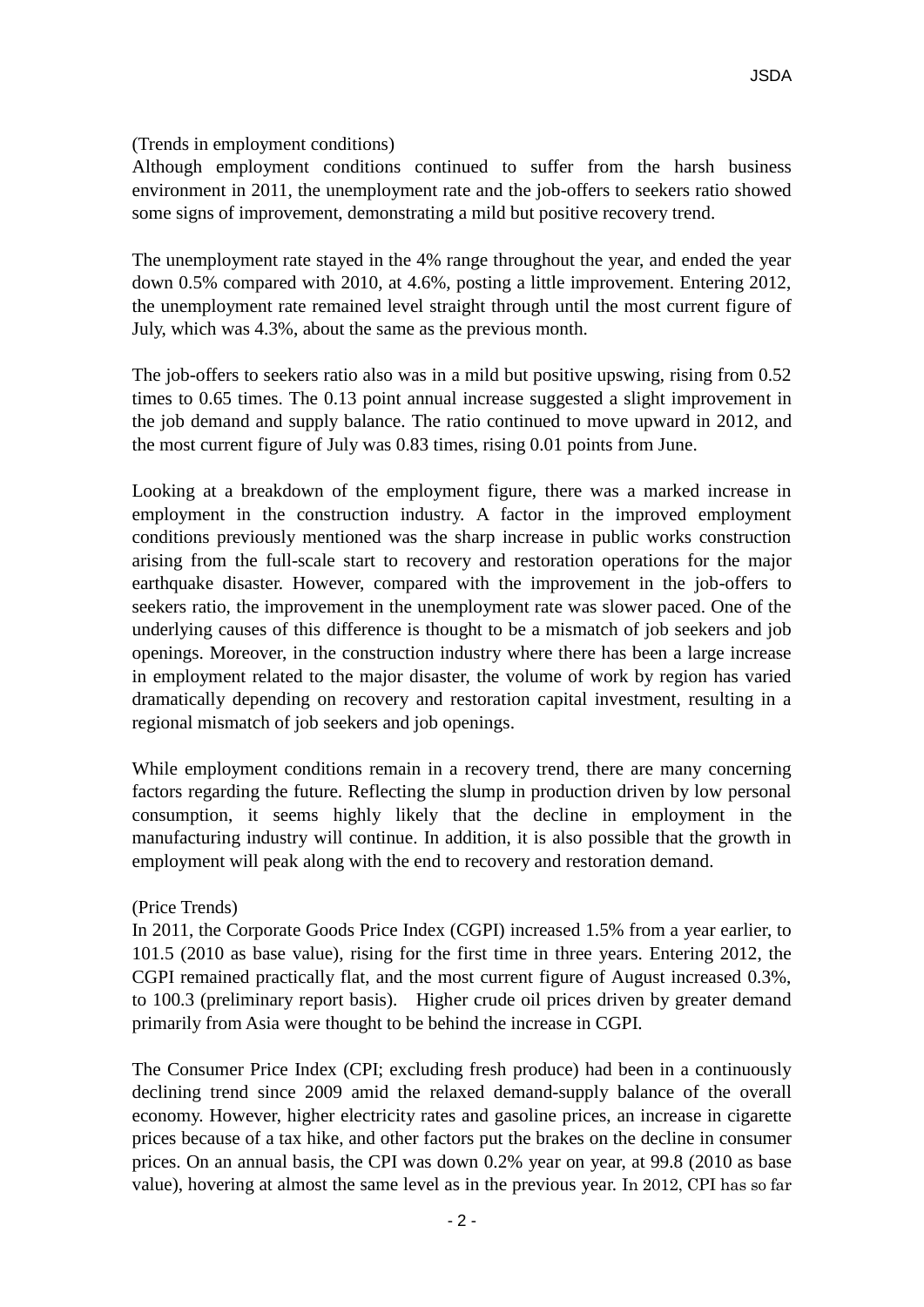stayed relatively flat, and July figure was 99.5 down 0.2 % from the previous month.

#### *<Table 1> Major Economic Indicators*

*Change from the previous period(Quarterly is seasonally adjusted)*

|                                                       |                                |        |        |        |                  |        |                  |        | (% )   |  |
|-------------------------------------------------------|--------------------------------|--------|--------|--------|------------------|--------|------------------|--------|--------|--|
|                                                       |                                |        | 2011   |        |                  |        | 2012             | CY2010 | CY2011 |  |
|                                                       |                                | $1-3$  | $4-6$  | $7-9$  | $10-12$          | $1-3$  | $4-6$            |        |        |  |
| <b>GDP</b>                                            |                                | $-2.0$ | $-0.3$ | 1.7    | 0.1              | 1.3    | 0.2              | 4.5    | $-0.8$ |  |
|                                                       | Domestic Demand                |        | 0.6    | 1.0    | 0.8              | 1.1    | 0.2              | 2.8    | 0.1    |  |
|                                                       | (Contribution ratio)           | $-1.8$ | 0.6    | 1.0    | 0.8              | 1.2    | 0.2              | 2.8    | 0.1    |  |
|                                                       | Private Demand                 | $-2.2$ | 0.2    | 1.4    | 1.0 <sub>l</sub> | 1.0    | 0.2              | 3.1    | $-0.1$ |  |
|                                                       | (Contribution ratio)           |        | 0.1    | 1.0    | 0.8              | 0.8    | 0.1              | 2.3    | $-0.1$ |  |
|                                                       | Private Consumption            |        | 0.6    | 1.1    | 0.7              | 1.2    | 0.1              | 2.6    | 0.1    |  |
|                                                       | Private Residential Investment |        | $-3.0$ | 4.8    | 0.1              | $-1.6$ | 0.9 <sub>1</sub> | $-4.2$ | 5.7    |  |
|                                                       | Private Non-Resi. Investment   | $-0.1$ | $-0.9$ | 0.3    | 5.5              | $-1.6$ | 1.4              | 0.8    | 1.3    |  |
|                                                       | Public Demand                  | $-0.6$ | 1.9    | 0.0    | 0.1              | 1.5    | 0.5              | 1.9    | 1.0    |  |
|                                                       | (Contribution ratio)           | $-0.1$ | 0.5    | 0.0    | 0.0 <sub>1</sub> | 0.4    | 0.1              | 0.5    | 0.2    |  |
|                                                       | Government Consumption         | 0.3    | 0.6    | 0.2    | 0.4              | 1.1    | 0.2              | 2.2    | 2.0    |  |
|                                                       | Public Investment              | $-4.4$ | 7.4    | $-1.1$ | $-1.0$           | 3.6    | 1.8              | 0.9    | $-3.5$ |  |
| Net Exports of Goods & Servicies (Contribution ratio) |                                | $-0.3$ | $-0.9$ | 0.7    | $-0.7$           | 0.1    | $-0.1$           | 1.7    | $-0.9$ |  |
| Exports of Goods & Services                           |                                | $-0.4$ | $-5.8$ | 7.8    | $-3.6$           | 3.4    | 1.2              | 24.3   | $-0.1$ |  |
|                                                       | Imports of Goods & Services    |        | 0.0    | 3.4    | 1.0 <sub>1</sub> | 2.2    | $1.6 \parallel$  | 11.2   | 6.3    |  |
|                                                       | (source) Cabinet Office        |        |        |        |                  |        |                  |        |        |  |

#### *<***Table** *2> Employment Conditions*

|                                           |      | 2011 |       |         | 2012 |      | CY2010 CY2011 |      |
|-------------------------------------------|------|------|-------|---------|------|------|---------------|------|
|                                           | 1-3  | 4-6  | $7-9$ | $10-12$ | -    | 4— ճ |               |      |
| Unemployment Rate(%)                      | 4.8  | 4.7  | 4.4   | 4.5     | 4.5  | 4.4  |               | 4.6  |
| Job-offers to Seekers Ratio(Ratio(Times)) | 0.61 | 0.62 | 0.66  | 0.69    | 0.75 | 0.81 | 0.52          | 0.65 |

(Note) 1. Data are seasonally adjusted.

 2. Unemployment rate figures exclude figures for Iwate, Miyagi, and Fukushima prefectures, which were unavailable because of the earthquake and tsunami disaster.

(source) Ministry of Internal Affairs and Communications, Ministry of Health, Labour and Welfare

#### *<Table 3> Price Trends*

| (Corporate Goods Price and Consumer Price)                              |                        |        |        |       |         |       |                  |        |        |
|-------------------------------------------------------------------------|------------------------|--------|--------|-------|---------|-------|------------------|--------|--------|
|                                                                         |                        |        | 2011   |       |         |       | 2012             | CY2010 | CY2011 |
|                                                                         |                        | $1-3$  | $4-6$  | $7-9$ | $10-12$ | $1-3$ | $4-6$            |        |        |
| Corporate Goods Price                                                   | index                  | 100.9  | 102.0  | 102.1 | 101.0   | 101.2 | 101.1            | 100.0  | 101.5  |
|                                                                         | (YoY<br>Change, %)     | 0.9    | 1.8    | 2.2   | 1.1     | 0.3   | $-0.9$           | $-0.1$ | 1.5    |
| Consumer Price                                                          | index                  | 99.5   | 100.0  | 99.9  | 99.7    | 99.6  | 99.9             | 100.0  | 99.8   |
| (excluding fresh food)                                                  | (YoY<br>Change, $\%$ ) | $-0.8$ | $-0.3$ | 0.2   | $-0.2$  | 0.1   | 0.0 <sub>l</sub> | $-1.0$ | $-0.2$ |
| (source) Ministry of Internal Affairs and Communications, Bank of Japan |                        |        |        |       |         |       |                  |        |        |

### **Financial Assets of Households**

Looking at the trends in individual investors portfolios, total value of household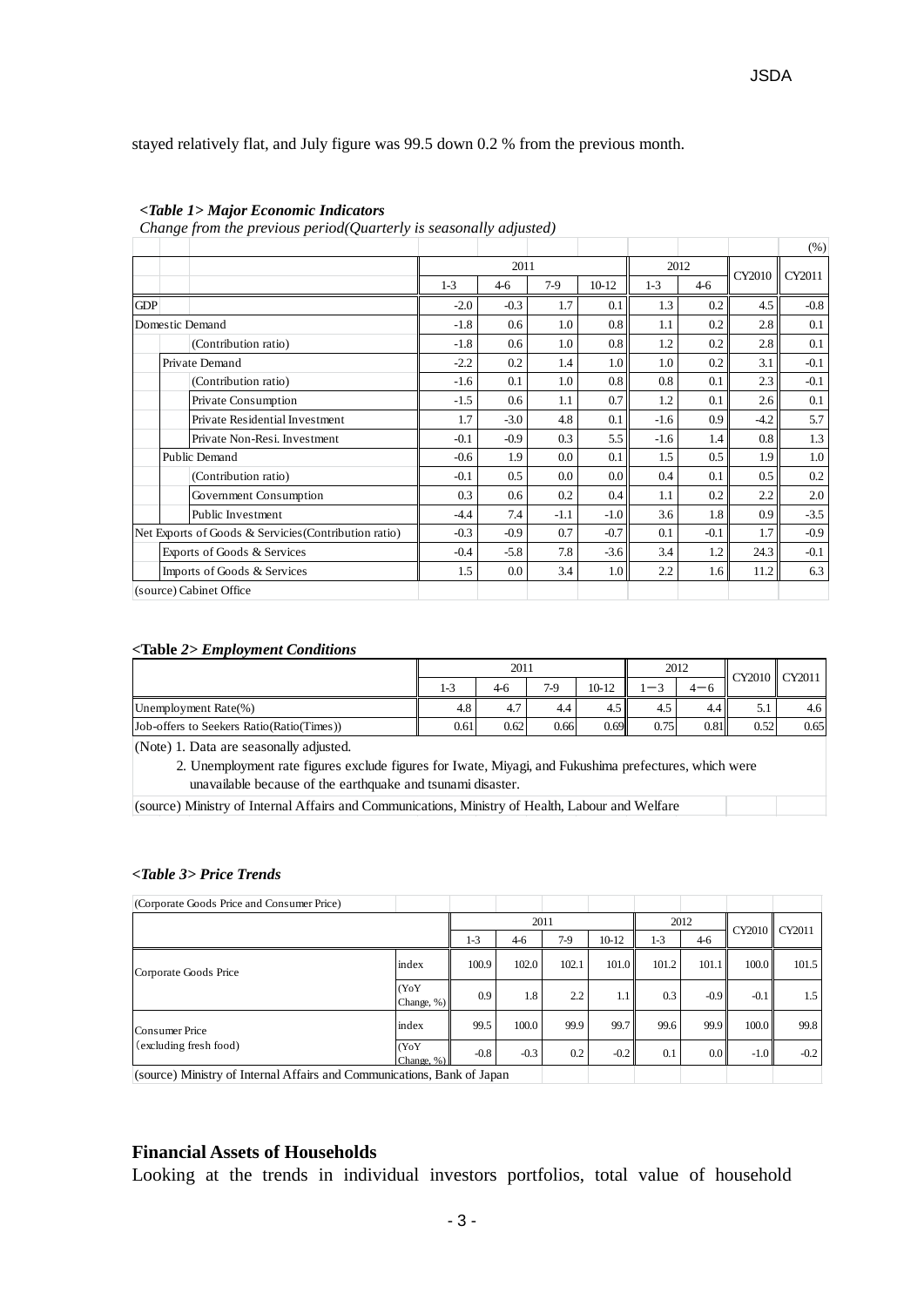financial assets in fiscal 2011 increased ¥11 trillion from fiscal 2010, to ¥1,513.3 trillion. The investment climate remained unfavorable during the year in review, with the market value of household financial assets declining ¥8 trillion against the backdrop of depressed stock prices, the strong yen, and other factors. Nevertheless, the positive impact of the flow of new capital into this asset class supported an overall increase on a fiscal year-end basis for the third consecutive year.

Looking at a breakdown, stocks and other equities contracted ¥1.7 trillion, or 1.8% year on year, to ¥97.7 trillion while investment trusts fell ¥2.8 trillion, or 4.4% from last year, to ¥60.8 trillion. Both these categories placed downward pressure on the balance of household financial assets. On the other hand, cash and deposits expanded ¥18.7 trillion, or 2.3%, to ¥835.0 trillion, continuing to rise from a year earlier to post a record high on a year-end basis. Furthermore, the breakdown of cash and deposits showed a trend toward liquid deposits. In the wake of the major earthquake disaster there has been a heightened preference for liquid deposits. Given the low interest rate on time deposits and other factors, there has continued to be a notable flow of money into ordinary accounts and other liquid deposits. In addition, the flow of funds into foreign securities continued, with foreign securities becoming the main destination for the flow of household financial assets among all major asset classes. As a result, investment in foreign securities rose ¥1.2 trillion, or 11.1% year on year, to a historical high. The flow of household financial assets into foreign securities underscores a trend among households toward looking at a diverse selection of assets, including foreign securities, when they are prepared to take some risk in choosing where to invest.

In terms of the composition of household financial assets, the proportions of stocks and other equities and investment trusts declined to 6.5% and 4.0%, respectively, reflecting the drop in stock prices. In contrast, cash and deposits further increased its share of overall household financial assets to 55.2%. This result indicates that households still maintain a strong preference for low risk, secure assets when investing.

|                                | FY2009  | <b>FY2010</b> | FY2011(E) | FY2011 (E)<br>(Amount)<br>(¥ trillion) |
|--------------------------------|---------|---------------|-----------|----------------------------------------|
| Financial Assets of Household  | 1,490.9 | 1,502.1       | 1,513.3   | 1,513.3                                |
| Currency and deposits          | 54.0%   | 54.3%         | 55.2%     | 835.0                                  |
| <b>Bonds</b>                   | 2.6%    | 2.4%          | 2.2%      | 32.8                                   |
| Investment trusts              | 4.1%    | 4.2%          | 4.0%      | 60.8                                   |
| Trust beneficiary rights       | 0.2%    | 0.2%          | 0.1%      | 2.1                                    |
| Shares & Other Equities        | $6.5\%$ | 6.6%          | 6.5%      | 97.7                                   |
| Insurance and pension reserves | 28.1%   | 28.0%         | 27.9%     | 421.7                                  |
| Overseas Portfolio Investment  | 0.7%    | $0.7\%$       | 0.8%      | 12.3                                   |
| Others                         | 3.7%    | 3.7%          | 3.4%      | 50.6                                   |

#### *<Table 4> Composition of Financial Assets of Households*

(source) Bank of Japan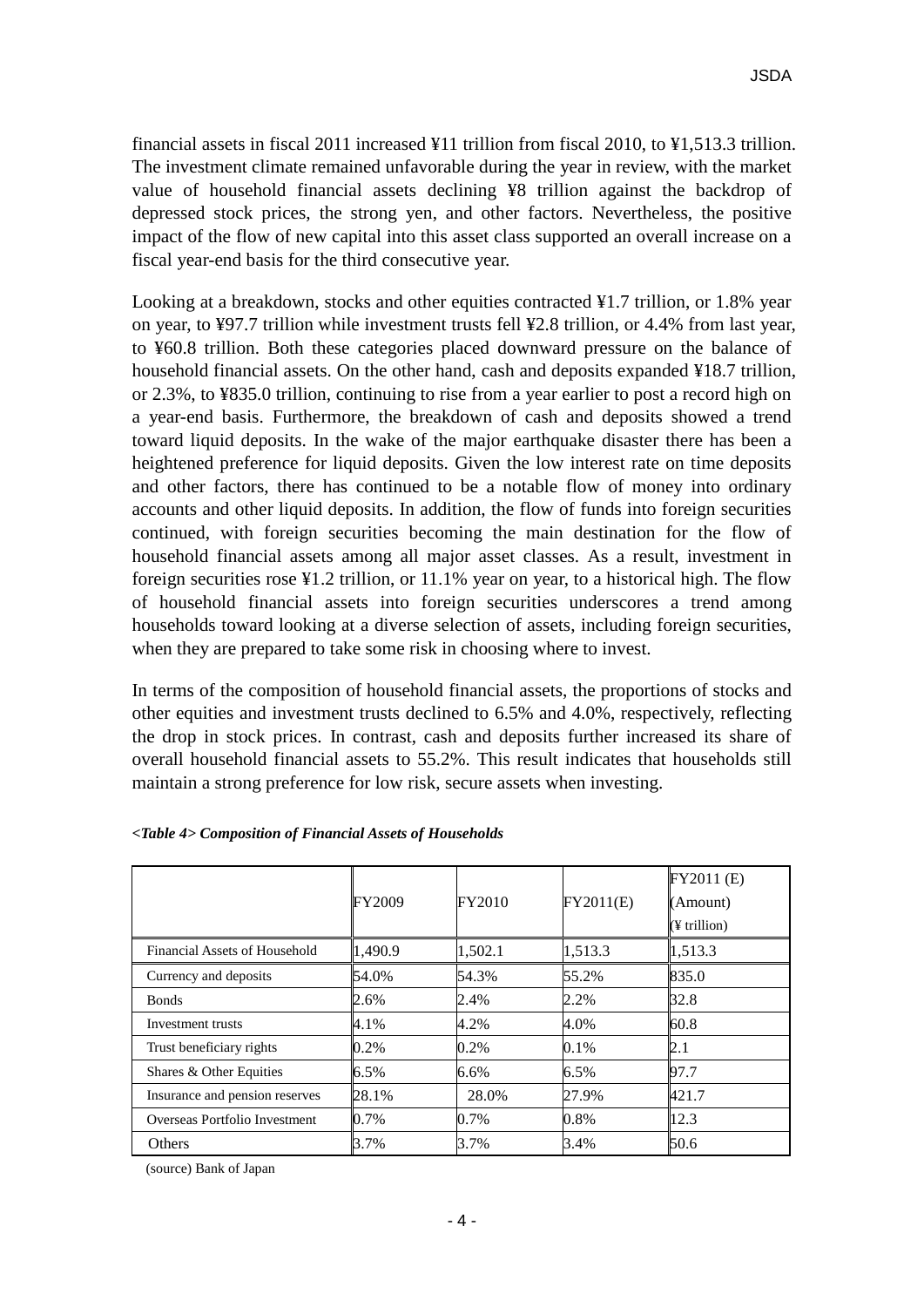# **II. Securities Market**

### **1. Equities**

### (1) Primary and Public Capital Increases

In 2011, 50 companies went public on the Tokyo Stock Exchange (TSE), including the 1<sup>st</sup> and 2<sup>nd</sup> Sections and the Mothers market, increasing year on year for the second consecutive year. During the first half, unlisted companies tended to wait for the proper timing to go public because of general sense of uncertainty in the market about the outlook for corporate performances arising from the major earthquake disaster and concern about public finance in Europe. As a result, there was little sense of recovery in the initial public offering (IPO) market. In the second half, the market turned around after getting a feel for the impact of those concerns and growing interest among investors for high growth potential IPOs, such as social network services (SNS) related issues. Signs of a recovery in the number of newly listing companies began to emerge. The proportion of new listings by companies in the category of information and telecommunications businesses increased, accounting for 11 of the 50 companies.

With the market struggling against the backdrop of the European sovereign debt problem, the flooding in Thailand, the strong yen, and other negative factors, a limited number of companies were seeking to raise capital in the stock market in 2011. Looking at the total capital raised, equity financing amounted to ¥1,014.0 billion in fiscal 2011, compared with ¥3,320.0 billion in fiscal 2010. Another reason for the low level of equity financing was the decline in large-scale capital increases to strengthen capital bases by major banks and trust banks seen during the period from 2009 to 2010.

In the first quarter of 2012, four of the seven companies newly listing on the TSE were Internet-related companies. One of the recently spotlighted topics in the Japanese market was the re-listing of Japan Airlines (JAL) on the Tokyo Stock Exchange in September. The re-listing was the second biggest IPO in the world this year, next to Facebook. After filing bankruptcy in 2010, JAL had turned its performance around under control and support from a government-related fund, the Enterprise Turnaround Initiative Corp., achieving a historically high group operating profit of ¥204.9 bn for fiscal 2011. JAL's IPO price per share was set at ¥3,790 reflecting strong demand for the offered 175 million shares, and its market capitalization reached ¥663 bn (\$8.5 bn) at the end of the re-listing day.

### (2) Secondary Market

In overview, the stock market in 2011 can be characterized as moving upward in the first quarter on expectations of a recovery in the economy, then collapsing after the March 11 major earthquake disaster, then moving within a tight range during the second quarter, and following a downward trend in the last two quarters.

In more detail, the stock market kicked off the first quarter of 2011 on January 4 with the Nikkei 225 Stock Average at 10,352, which rose gradually to 10,891 on February 17. Contributing to the upswing were the second round of monetary easing (QE2) in the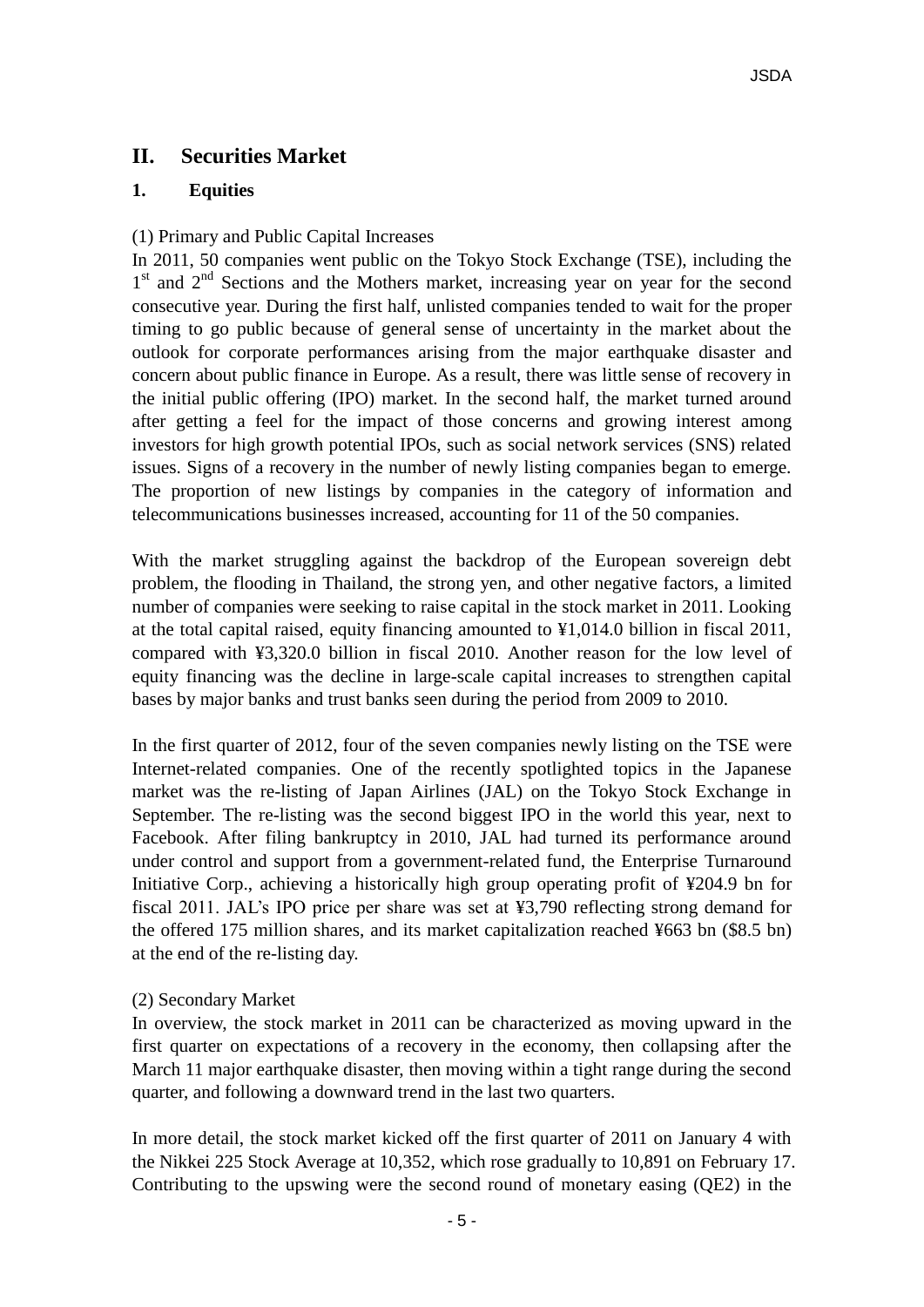United States by the Federal Reserve Board (FRB), strong corporate performances in Japan, and a lull in the appreciation of the yen. Then the major earthquake hit on March 11, followed by the Fukushima nuclear plant accident. In response, the market collapsed from 10,434 on March 10, to 8,227 on March 15. After the initial drop, there was a rebound as the market began to see stocks as undervalued. After the Bank of Japan's further monetary easing, joint currency intervention by the G7, and absorption of the impact of reactions by the U.S. market and others, the stock index recovered to 9,755 by the end of March.

In the second quarter of 2011, the stock index moved within a range of 9,300 to 10,000. On May 2, it broke through to 10,017, but after a while was back down to around 9,500. When the process of buying back into the market after the sharp drop in the wake of the major earthquake disaster ended, a sense of lack of direction developed because of the continued uncertainty about corporate performances and where the economy was headed. With a certain amount of doubt remaining in the market because of the slow recovery of supply chains and other factors, the market struggled upward with little success.

In the third quarter, particularly during September, the market continued to hit successive annual lows. In the United States, August employment figures showed that non-agricultural sector employment had not grown from the previous month and concern about an economic slowdown was heightening. In addition, the market got tired of the uncertainty over the European sovereign debt problem after such incidents as the European Union and the International Monetary Fund (IMF) ceasing their inspections regarding providing Greece assistance. This sentiment resulted in the market falling than the first annual low of 8,605 recorded on March 15 after the major earthquake disaster, to 8,590 on September 6. Furthermore, the G7 finance ministers and central bank governors met in France on September 12, 2011, agreeing to cooperate in measures to deal with the slowdown in the global economy. However, because no new measures were introduced, the crisis in Greece was seen as worsening, resulting in further depreciation in the Euro against the yen and a sell off of export-related stocks in Japan. On September 14, the dollar strengthened to ¥76 and the Euro to ¥104 in currency markets. Consequently, the stock index fell to a new low for the year. And on September 26 the market declined to its lowest level since April 2009.

The bear market continued in the fourth quarter as well, amid concern over the jump in the yield on Italian sovereign debt and a growing mistrust of corporate governance in Japanese corporations after the Olympus scandal, which resulted in the company's stock being designated as a supervised issue by the TSE. On November 25, the market slipped to 8,135 at one point. However, it rebounded on a positive monitoring report on aid support for Italy by the IMF and news of the robust Christmas shopping season in the United States, ending the year at 8,455 on December 30.

Summarizing the first and second quarters of 2012, the market rose during the first quarter on the strength of receding anxiety over the debt issue in Europe and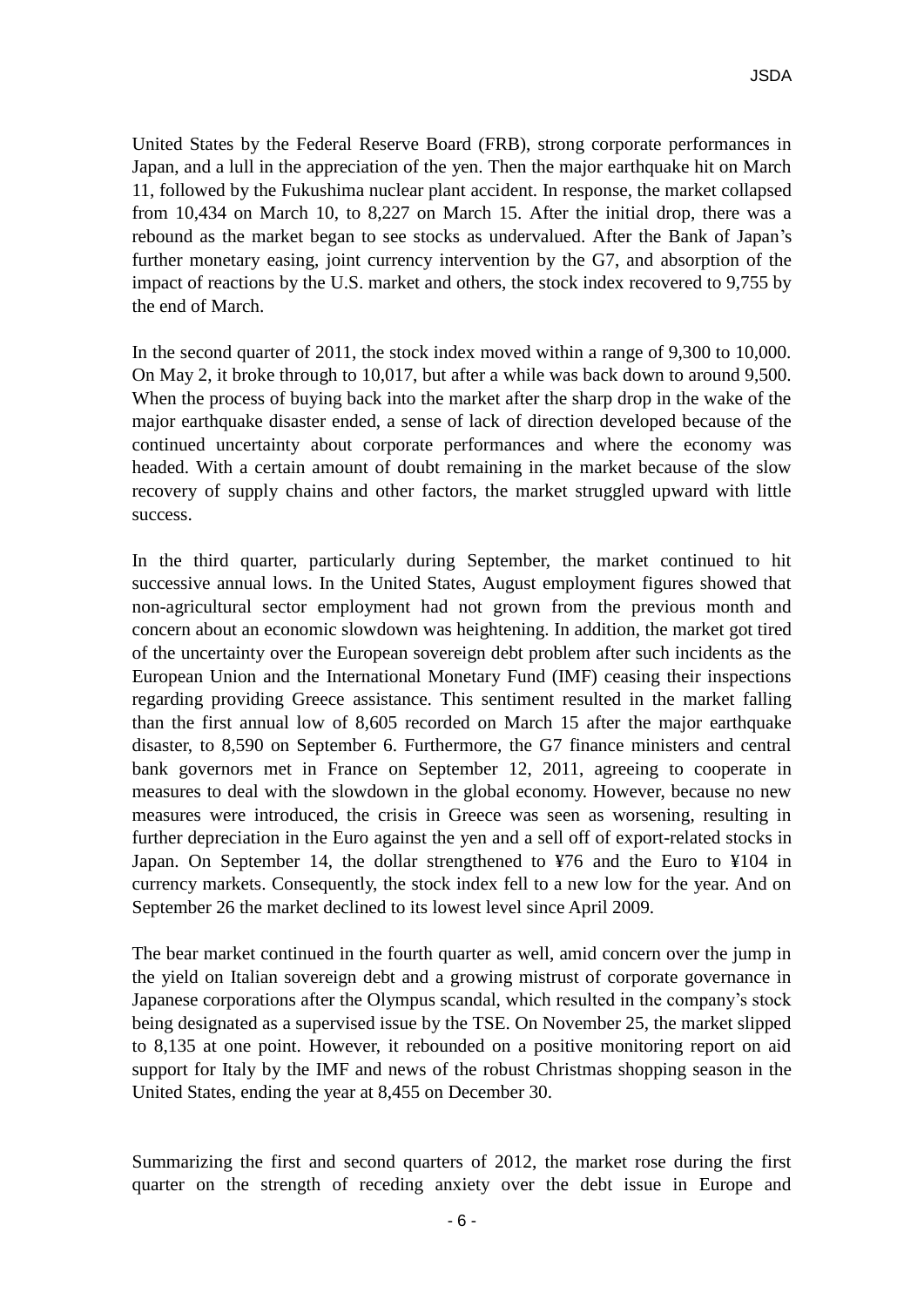expectations of improvement in the U.S. economy, but turned downward again in the second quarter after entering the new fiscal year.

Considering market movement in more detail, after bottoming out at 8,135 in November 2011, the market fought back to 8,466 on January 17, 2012. Factors in the market recovery included successful auctions of public debt by Spain and other Southern European countries and strong economic indicators showing improvement in the economies of the United States and Europe. Moreover, the Bank of Japan's decision on February 14 to undertake further monetary easing in combination with global credit relaxation prompted by Japan, U.S., and European financial policies helped attract funds back into the stock market. On March 27, 2012, the stock index had surged to 10,255.

Nevertheless, the market began to decline in the second quarter, heading into a downward trend after hitting a high of 10,255 on March 27. Factors contributing to the reverse in fortunes included weaker than expected employment statistics in the United States, declining expectation of the further quantitative easing by the Federal Reserve Board in the United States, a resurgence in concerns about the European sovereign debt problem after a jump in the yield on Spanish government bonds, and signs of decline in the economic growth rates of China and other emerging countries. On April 11, the Nikkei 225 fell to 9,388 at one point, and during the long national vacation period in May lost 261 points. The rising opposition to the austere fiscal policies of France and Spain during their general elections and the progressive strengthening of the yen against the U.S. dollar and the Euro contributed to the stock market slump. At the start of May, the yen appreciated to ¥100 against the Euro, having been ¥105, and strengthened to the ¥79 level against the U.S. dollar.



*Nikkei 225 Stock Average and JPY/USD Exchange Rate*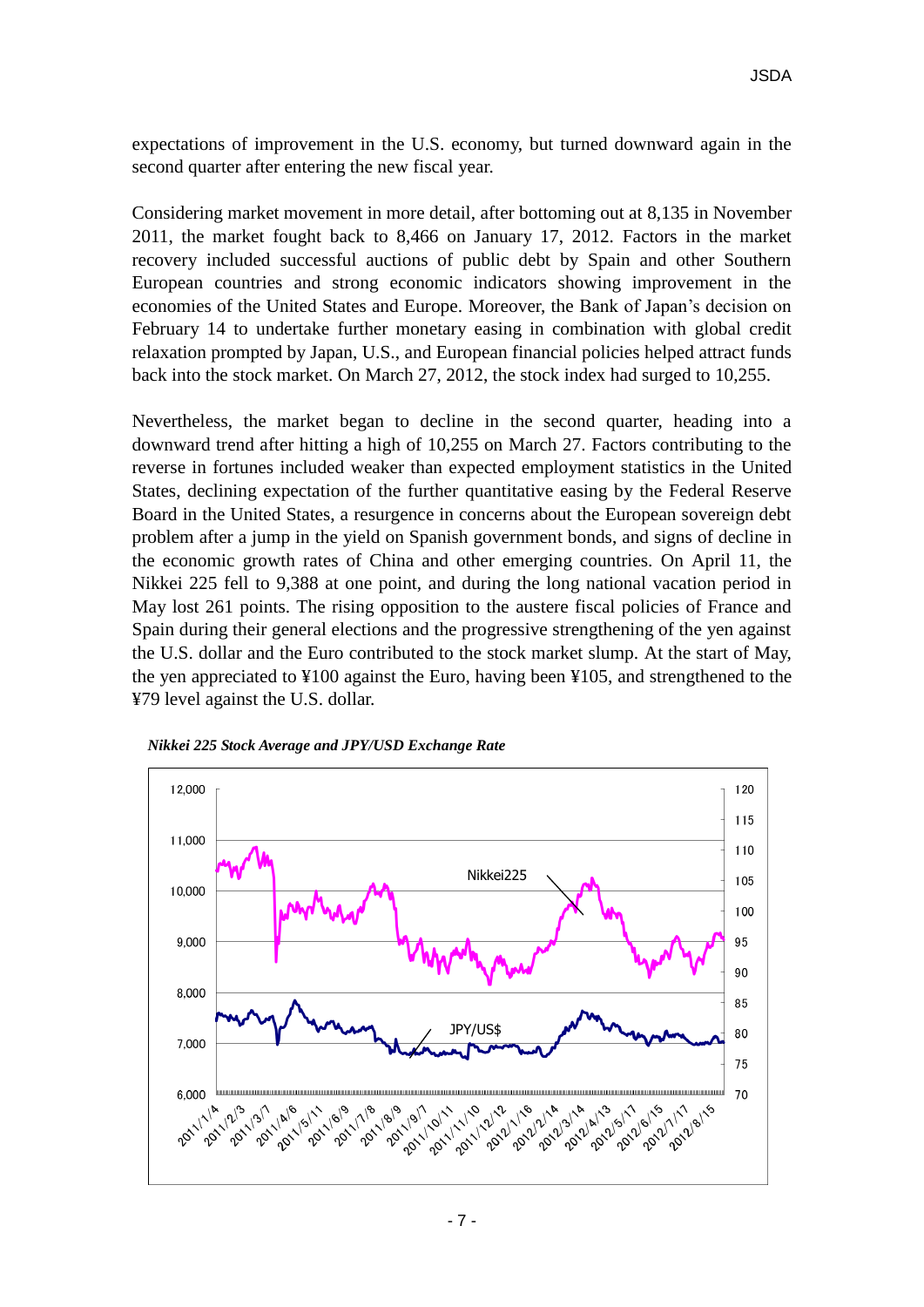| Year | No. of ListedNewly<br>Companies* Listed |    | Value*<br>(¥ trillion) | Total Market Trading Volume (daily avg)<br>(billions of shares) (millions | T. Volume.<br>shares) | Trading<br>Value<br>$($ ¥ trillion $)$ | T. Value.<br>(daily avg)<br>(¥ billion) | TOPIX* |
|------|-----------------------------------------|----|------------------------|---------------------------------------------------------------------------|-----------------------|----------------------------------------|-----------------------------------------|--------|
| 2009 | 2.319                                   | 23 | 307.8                  | 563.6                                                                     | 2,319                 | 373.8                                  | 1,538                                   | 907.59 |
| 2010 | 2,280                                   | 26 | 310.5                  | 520.1                                                                     | 2,123                 | 359.2                                  | 1,466                                   | 898.80 |
| 2011 | 2,279                                   | 50 | 255.9                  | 536.8                                                                     | 2,191                 | 347.1                                  | 1,417                                   | 728.61 |

*<Table 5> Key Statistics for Stocks (TSE 1st, 2nd & Mothers)*

(Note) \*as of end of year

(Source) TSE Monthly Statistics Report

# *<Table 6> Market Share & Trading Balance by Types of Investors*

*-Tokyo, Osaka, Nagoya -*

| Year | Member<br>Account* | Individuals Foreigners                |       | Investment<br>Trusts | <b>Business</b><br>Cos. | Life<br>Non-life | BK &<br>$\&$ Citi<br><b>Regional BK</b> | Trust BK | Other<br>Financial<br>Institutions |
|------|--------------------|---------------------------------------|-------|----------------------|-------------------------|------------------|-----------------------------------------|----------|------------------------------------|
|      | Market Share       |                                       |       |                      |                         |                  |                                         |          |                                    |
| 2009 | 26.5%              | 21.5%                                 | 39.0% | 2.4%                 | 1.2%                    | 0.3%             | $0.1\%$                                 | 5.7%     | 0.1%                               |
| 2010 | 24.2%              | 17.6%                                 | 47.2% | 2.0%                 | 1.0%                    | 0.4%             | 0.1%                                    | 5.0%     | 0.1%                               |
| 2011 | 19.5%              | 16.0%                                 | 54.5% | 1.8%                 | 0.9%                    | 0.4%             | 0.1%                                    | 4.9%     | 0.1%                               |
|      |                    | Net Selling (-)/Buying (+) (¥billion) |       |                      |                         |                  |                                         |          |                                    |
| 2009 | $-1.987$           | -866                                  | 1,777 | 76                   | $-184$                  | $-418$           | -277                                    | 1,440    | $-184$                             |
| 2010 | $-1.299$           | $-2.277$                              | 3.210 | 17                   | $-273$                  | $-631$           | $-245$                                  | 962      | $-34$                              |
| 2011 | 3,150              | 15                                    | 1,972 | 138                  | 617                     | $-575$           | -81                                     | 789      | 30                                 |

(Note) \*Proprietary trading by exchange members

(Source) TSE Monthly Statistics Report

# **2. Bond Market**

### (1) Primary Market

In 2011, public and corporate bond issuance in Japan decreased ¥5.1 trillion, or 2.5%, from 2010, to ¥193.3 trillion. Accounting for the largest share of the market, JGB issuance totaled ¥164.0 trillion, remaining almost the same as last year. Among general bond issuance other than JGBs, municipal bonds amounted to ¥6.7 trillion compared with ¥7.6 trillion in 2010; Government-guaranteed bonds were ¥3.2 trillion compared with ¥4.5 trillion last year; Fiscal Investment and Loan Program (FILP) agency bonds totaled ¥5.6 trillion compared with ¥5.0 trillion the year before; and straight corporate bonds were ¥8.5 trillion compared with ¥9.7 trillion last year. Overall, bond issuance in this category declined in 2011 except for FILP agency bonds.

Looking at corporate bond issuance by comparing figures of April each year, a total of ¥1.2 trillion was issued during April 2010. In comparison, issuance dropped more than 50% to ¥0.5 trillion in April 2011 because of the successive cancellation of planned issues in the wake of the March 2011 major earthquake disaster and the Fukushima nuclear plant accident. Issuance continued to fall year on year even after that period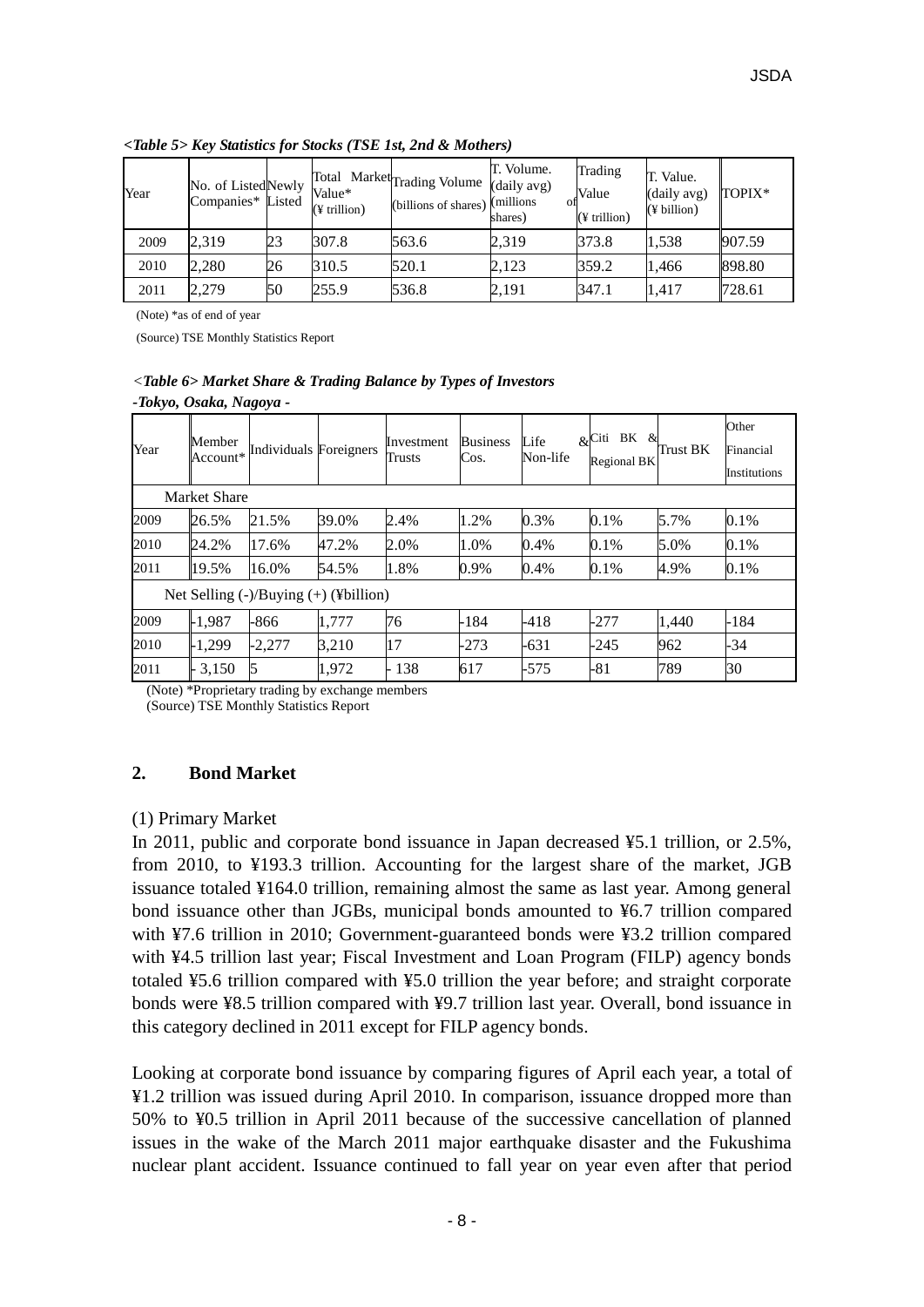with the exception of September 2011. Some of the reasons behind this trend are that electric power company bond issuance has yet to make a full-scale recovery and corporate demand for capital remains low.

| Year | Trading Volume (face value) |        |       | <b>Issuing Amount</b> |               |              |       |  |  |  |
|------|-----------------------------|--------|-------|-----------------------|---------------|--------------|-------|--|--|--|
|      | <b>JGB</b>                  | Others | Total | Public<br>Debt        | Corporate     | Non-Resident | Total |  |  |  |
|      |                             |        |       | <b>Securities</b>     | <b>B</b> onds | Issues (Yen- | (3/)  |  |  |  |
|      |                             |        |       | (JGB)(1/)             | (2/)          | denominated) |       |  |  |  |
| 2009 | 8,458                       | 105    | 8,563 | 162.6(145.6)          | 11.6          | 1.3          | 180.0 |  |  |  |
| 2010 | 7.453                       | 100    | 7,553 | 182.9(165.8)          | 9.8           | 1.7          | 198.4 |  |  |  |
| 2011 | '.860                       | 104    | 7.964 | 179.5(164.0)          | 8.5           | 1.8          | 193.3 |  |  |  |

#### *<Table 7> Public and Corporate Bonds* (¥ trillion)

(Source) Japan Securities Dealers Association

- Notes: 1. JGBs do not include bonds placed in the public sector or financial bills (financial bills included in treasury bills). Public bonds other than JGBs comprise municipal, government-guaranteed, and FILP agency bonds (including regional public corporation bonds).
	- 2. Corporate Bonds comprise straight corporate bonds (including investment company bonds), convertible-type bonds with subscription rights (CBs), and asset-backed corporate bonds.
	- 3. The total figures are not equal to the sum of individual categories because they include bank bonds, private placement corporate bonds and private placement government bonds.

### (2) Secondary Market

In overview, in 2011 the long-term interest rate moved slightly upward in the first quarter amid expectations of improvement in the economy, but slid downward in the second quarter following the decline in rates overseas and other factors. The decline continued through July and August, then moved in a tight 1% range through the third and fourth quarters.

In greater detail, during the first quarter of 2011, the long-term interest rate climbed higher in anticipation of the Japanese economy breaking out of a lull. After the March 11 major earthquake disaster, however, the Nikkei 225 Stock Average plunged to 8,200. Capital flowed into the bond market, driving the long-term interest rate, which had been testing the 1.3% mark, down to 1.145% at one point. The rate then followed the movement in the U.S. long-term interest rate at around 1.2%.

In the second quarter, a variety of factors combined to put upward pressure on the long-term interest rate. Entering the new fiscal year, the market observed the increase in JGB issuance to fund recovery and restoration after the major earthquake disaster, long-term interest rates were rising overseas, and the central banks of Europe raised their rates—all these factors created a sense of rates climbing in future. Entering May, the U.S. long-term rate was around 3.3%, but sunk suddenly, falling to the 3% level by the end of the month. The Greek sovereign debt problem caused a flight to quality that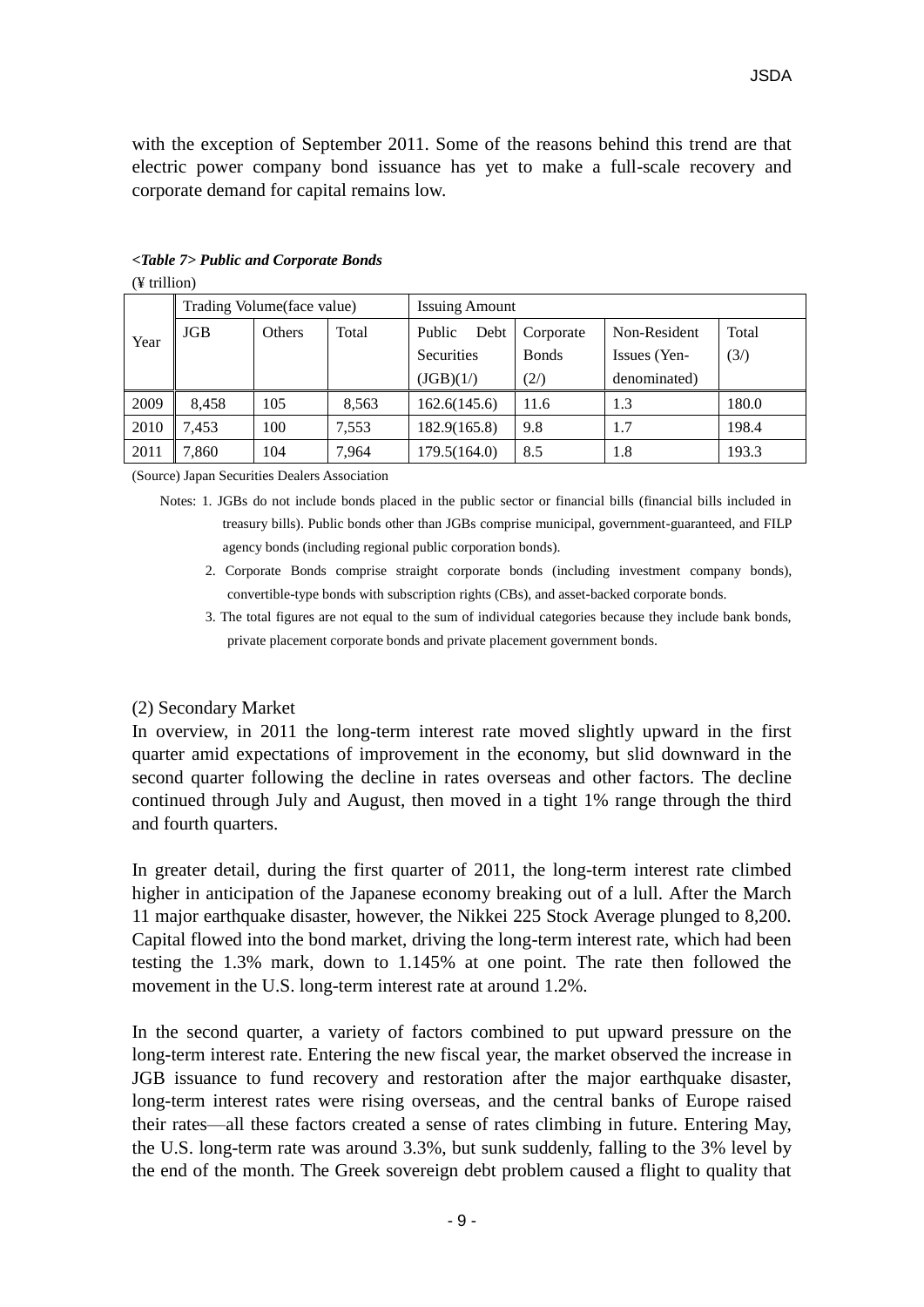sent yields on German government bonds tumbling. Japan's long-term interest rate also declined, falling to 1.105% at one point on May 16.

In the third quarter, the drop in rates in July and August stood out. National debt problems in the United States and Europe fueled a continued flight to quality, resulting in capital flowing into Japanese and German government bonds. Incidents included the raising of the national debt ceiling in the United States and the sell off in Europe of Italian government bonds, which had previously been considered safe.

The long-term interest rate in Japan seesawed back and forth throughout the fourth quarter. After falling below the 1% mark, fear of higher bond prices heightened, and the Japanese market interest rates followed the European rates upward at one point. However, after the long-term interest rate had risen, there was a robust round of purchasing by pension plans, life insurance companies, and other investors.

Outlining concrete movement during January to the most recent period in August, the long-term interest rate stayed around 0.9% during the first quarter of 2012. However, after the start of April, the interest rate movement fell into decline.

More concretely, in 2012, after the start of the new calendar year, there was upward pressure on the long-term interest rate from the progressive weakening of the yen and rising stock prices. Nevertheless, long-term interest rates in Japan remained stable at a low level along with those in the United States and Germany despite some movement toward dealing with the sovereign debt issue in Europe, particularly Greece.

In March 2012, the market's risk appetite dissipated because of weaker than expected employment statistics in the United States, the declining expectation of further quantitative easing by the U.S. Federal Reserve Board, resurgence in concerns about the European sovereign debt problem after a jump in the yield on Spanish government bonds. As a result, long-term interest rates declined, dropping all the way to 0.885% on April 27 despite once having been 1.01% on April 2. The backdrop to this reversal in the optimistic mood of financial markets was a heightened reemergence of concerns about the European debt problem caused by the difficulties in reducing Spain's fiscal debt. In addition, the pace of growth in employment in the United States had slowed as had China's economic growth rate. Amid the change in market sentiment to "risk off" in reaction to the additional quantitative easing by the Bank of Japan and the uncertainty in Greece's political situation, the long-term interest rate fell substantially up to mid-May and had declined to 0.8% by June 27. The market swung down sharply again up to the latter part of July, falling to 0.72% at one point on July 25, the lowest level since June 2003. The long-term interest rate then recovered back to the 0.8% level, but failed to stabilize because of the uncertainty about the European debt problem, direction of the U.S. economy, and other issues.

### **3. Investment Trust**

At the end of 2011, the net assets of investment trusts amounted to ¥57,327.4 billion, falling from ¥63,720.0 billion last year. Stock investment trusts performance was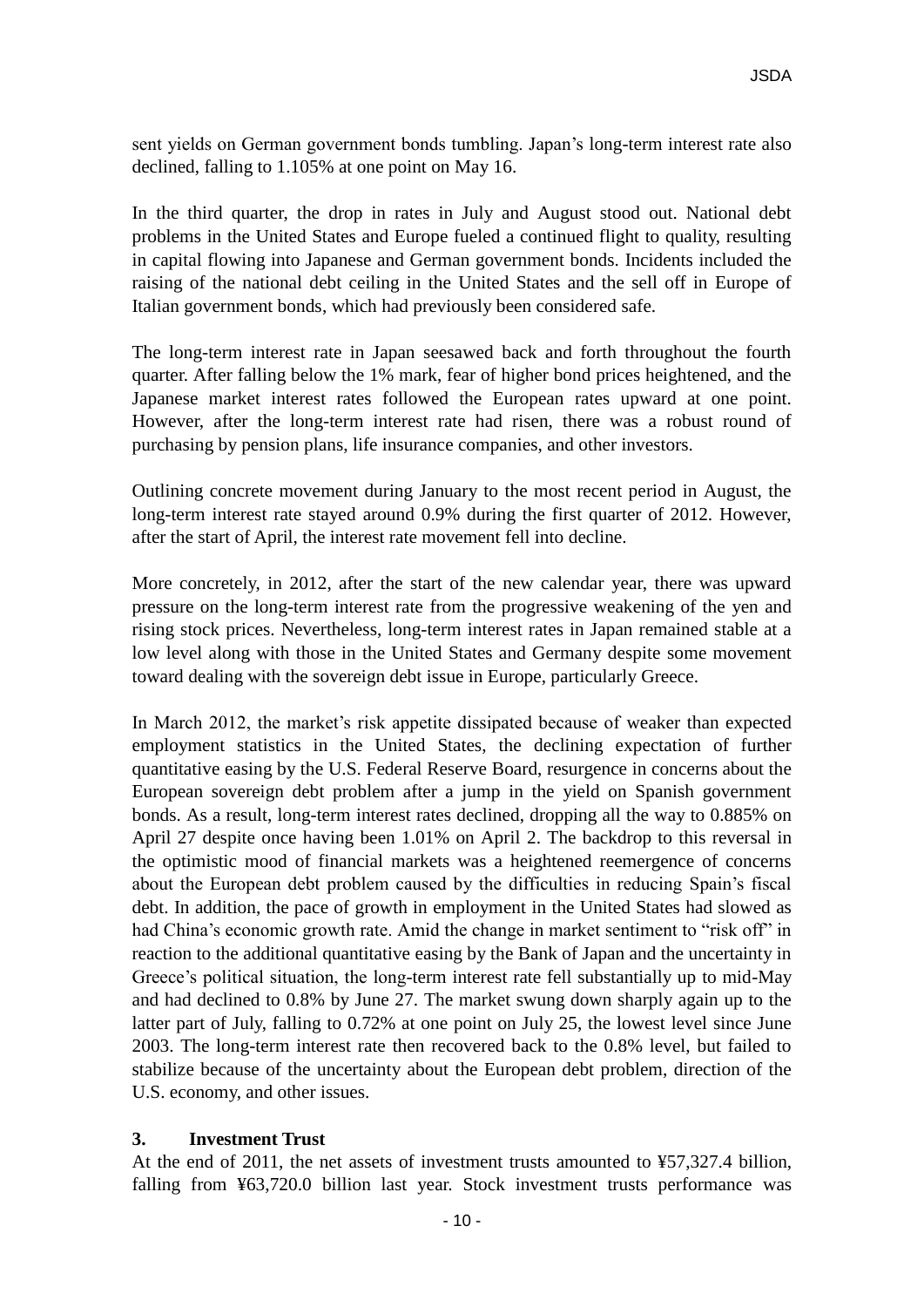dragged down; sales of stock investment trusts amounted to ¥23,531.8 billion, but value of stock investment trusts under management fell ¥9,082.0 billion. Net assets of stock investment trusts, therefore, contracted to ¥46.761.9 billion. Sales of bond investment trusts declined to ¥35,969.3 billion. As a result, net assets of bond investment trusts declined to ¥8,536.5 billion compared with ¥9,026.0 billion in 2010.

Looking at the composition of household holdings in investment trusts, the balance of net assets held at the end of 2010 was ¥61,846.2 billion. At March 31, 2011, the balance had risen to ¥63,635.6 billion and at June 30, 2011, to ¥64,161.2 billion, for an overall increase of ¥2.315.0 billion from the end of 2010. By the end of September 2011, however, the balance had fallen to ¥56,759.0 billion and further to ¥56,156.2 billion by December 31, 2011.

In terms of capital flows, there was a net inflow of ¥867.1 billion in the first quarter of 2011, of ¥2.391 trillion in the second quarter, and of ¥876.2 billion in the third quarter. There was a net outflow of capital in the fourth quarter of ¥501.0 billion.

Looking at the popularity of individual types of investment trust products, real-estate investment trusts (REITs) and currency-select-type investment trusts were the most popular in the first quarter of 2011. Directly after the major earthquake disaster, there was a movement of funds out of these products, but funds later began to flow back in, resulting in only a temporary decline. In the second quarter, REITs offering high return income dividends were the most targeted by investors. The flow of capital into gold-related investment trusts continued.

In the second half of 2011, the slowdown in the global economy, European sovereign debt crisis, and strong yen created a backlash in the market, which was also reflected in the choices of investors. Some REITs that up to that point had enjoyed great popularity because of their high income dividends began to lower their dividends and see movement out of their funds. Instead, Nikkei 225- and Topics-linked funds gained popularity. The previously popular currency-select-type investment trusts also experienced a change in fortunes. Up to mid-2011, these funds had enjoyed growth driven by the Brazilian real. However, against the backdrop of the sovereign debt crisis in Europe, global investors began to move out of emerging markets, causing the depreciation of the Brazilian real, and in turn movement of funds out of currency-select-type investment trusts. In the choice of currency-select-type funds, investors began to shift into Australian dollars. The increase in the Australian dollar's share of these funds is thought to be the result of Australia's position as a developed, natural resource-rich nation that has no record of currency restrictions compared with Brazil's record of frequent imposition of currency restrictions.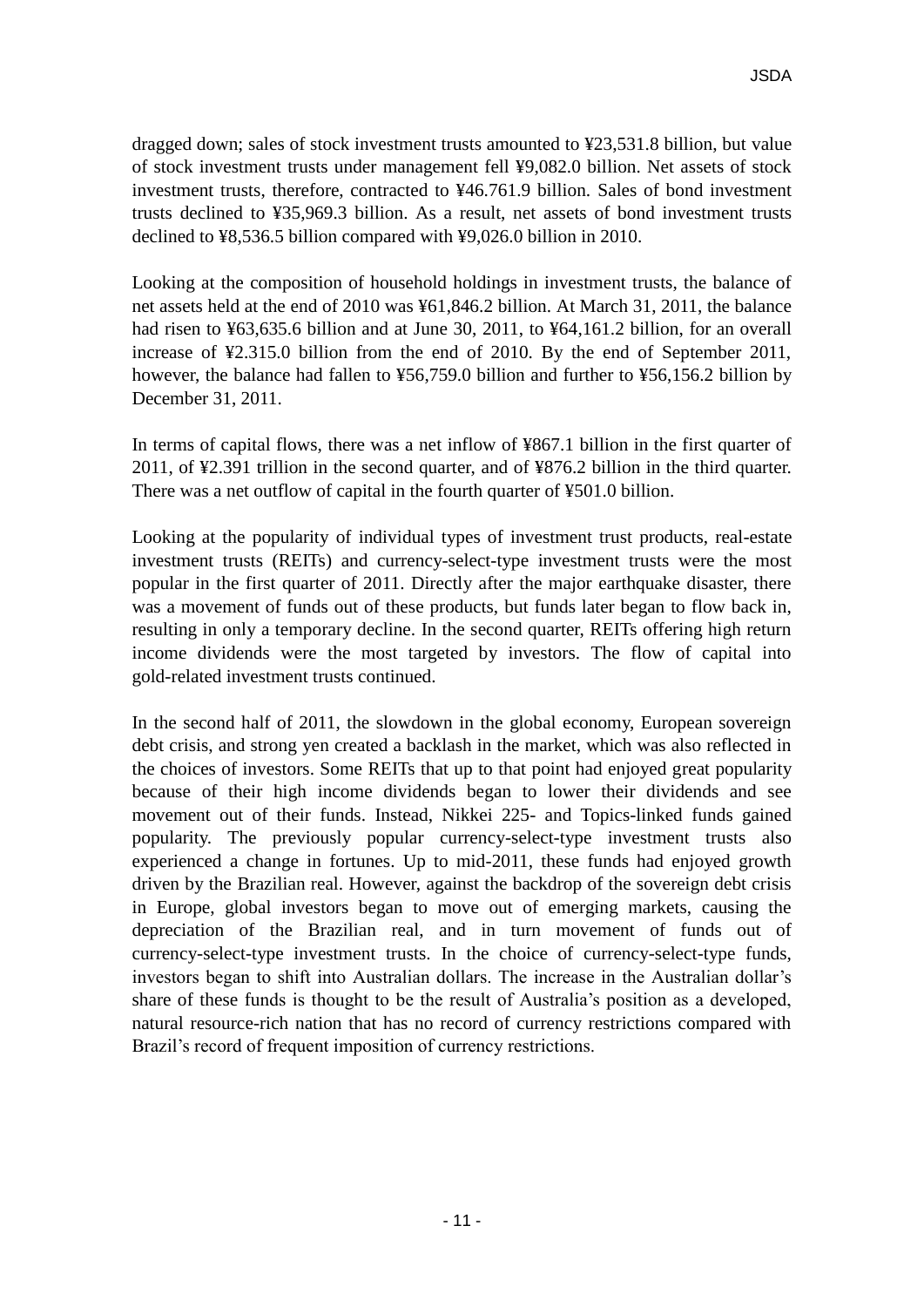| Year | Total |       | <b>Stock Investment Trusts</b> |        |       | <b>Bond Investment Trusts</b> |        | <b>MMFs</b>  |                 |        |
|------|-------|-------|--------------------------------|--------|-------|-------------------------------|--------|--------------|-----------------|--------|
|      |       | Sales | Repurcha<br>ses                | Assets | Sales | Repurcha<br>ses               | Assets | <b>Sales</b> | Repurcha<br>ses | Assets |
| 2009 | 61.4  | 17.8  | 14.5                           | 50.2   | 36.5  | 36.4                          | 8.7    | 0.9          | 1.1             | 2.4    |
| 2010 | 63.7  | 23.9  | 17.5                           | 52.4   | 37.0  | 36.8                          | 9.0    | 0.6          | 0.9             | 2.2    |
| 2011 | 57.3  | 23.5  | 19.7                           | 46.7   | 35.3  | 35.8                          | 8.5    | 0.6          | $0.8\,$         | 2.0    |

*<Table 8> Changes in Assets of Investment Trusts* (¥ trillion)

(Source) The Investment Trusts Association, Japan

# **III. Legislative and Regulatory Reforms**

### **1. Partial Revision of the Financial Instruments and Exchange Act**

In September 2012, the Japanese Diet passed a bill for amendment of the Financial Instruments and Exchange Act to enhance the international competitiveness of Japan's markets as well as the convenience of those markets for users. The amendment is also intended to improve the financial system in the light of the turmoil in global financial and capital markets and to develop appropriate regulations assuring users of secure transactions. The following are the major amendments being introduced.

## **• Legal and regulatory frameworks to facilitate the establishment of a comprehensive exchange**

Currently, the operators and regulators of securities and financial products and commodity products are separated. To facilitate the establishment of a comprehensive exchange that trades all of these products, the amended act has prepared the way for new systems, including 1) enabling Financial Instruments Exchanges to trade commodity derivatives, 2) integrating the regulatory and oversight functions for a comprehensive exchange under the Prime Minister (Financial Services Agency acts on behalf of), and 3) developing a framework enabling intermediaries and central counterparty (CCP)- to comprehensively handle securities and financial products and commodity products.

# **• Improving the fairness and transparency of OTC derivatives and related transactions**

In accordance with the international consensus for OTC derivative market reforms, the amended act 1) requires the obligatory use of electronic trading platforms for certain OTC derivatives transactions, 2) requires public announcement by the operators of electronic trading platforms of trading and other information, such as price and quantity, and 3) develops an approval framework to enable foreign electronic trading platform operators to offer their services in Japan (Systems for mandatory use of CCPs for clearing and for data storage and reporting of trading information have already been established through the 2010 amendment to the FIEA.).

### **• Ensuring appropriate regulations to prevent market misconduct**

To enhance deterrents to market misconduct, the amendment expanded the scope of the administrative monetary penalty and the authority for necessary investigations. On the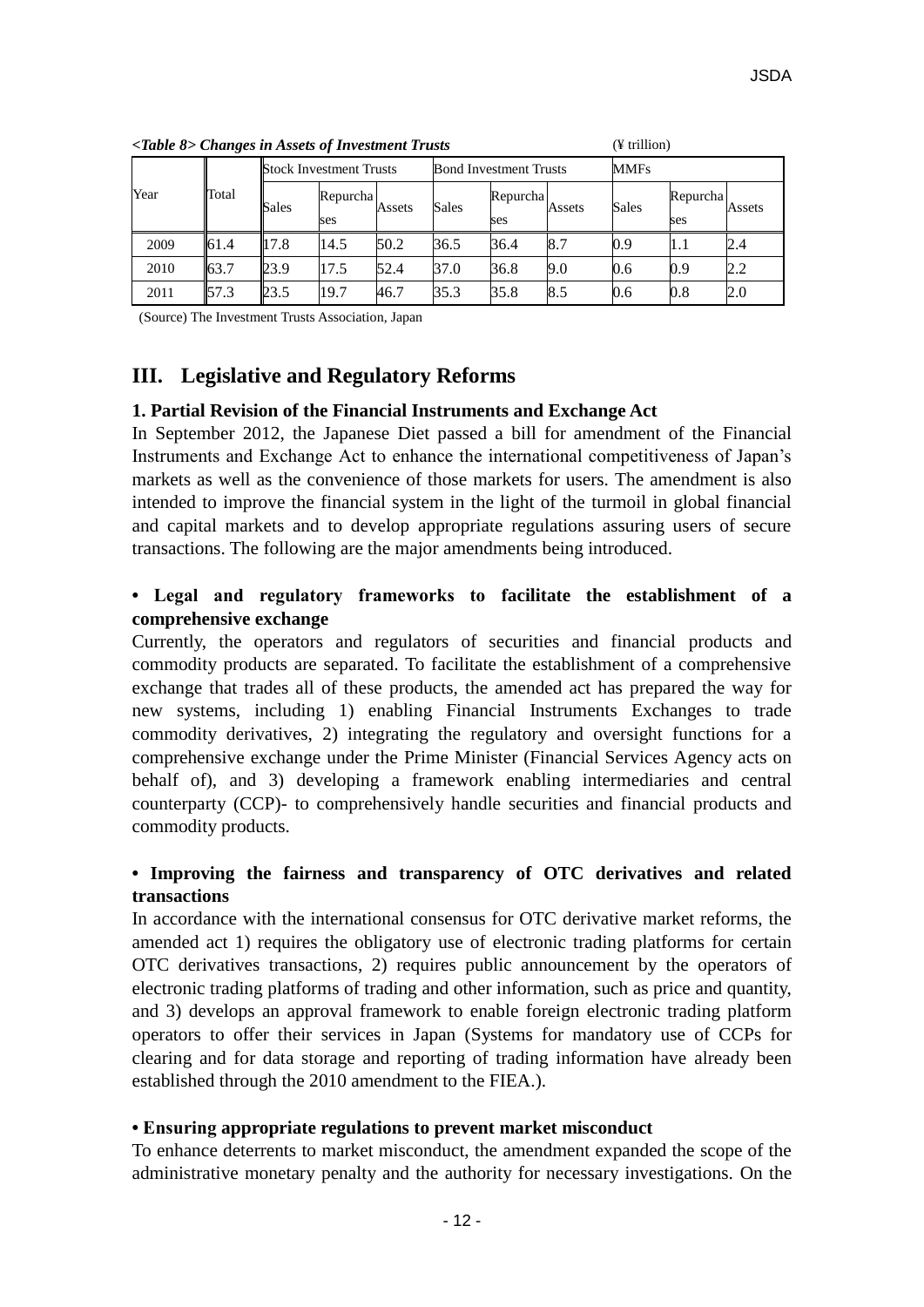other hand, to facilitate the smooth management of company groups, the amendment exempted certain transactions related to reorganization of companies from the scope of insider trading regulations.

### **2. Self-Regulations**

Among methods of increasing corporate capital, the dilution of ownership ratios of existing shareholders that occurs with public or third-party allotment (private placement) capital increases has raised issues regarding investor protection. Amid this debate, the 2011 and 2012 amendments to the FIEA established a system to promote rights offering as an option for corporations raising capital. In response, the JSDA revised its self-regulatory rules, establishing, among others, rules to ensure the implementation of proper underwriting examinations, etc., and to ensure the liquidity of stock subscription rights. In addition, the JSDA announced a list of issues regarding practical implementation based on a consideration of disclosure regulations in the United States.

### **3. Recent misconducts which undermined investors' trust and deliberation to tackle these issues**

Over the recent years, there have been some cases that created mistrust in securities investment as well as the securities industry among the general public. In a few cases, JSDA member firms allegedly involved with insider trading had insufficient management systems for corporate information. In another case, a JSDA member that had diverted assets from customers' accounts failed, resulting in the invocation of the indemnification provided by the Japan Investor Protection Funds.

Under these circumstances, following a resolution by the JSDA Code of Conduct Committee, the JSDA Self-regulation Board and related bodies have started to examine the root causes of such incidents, identify the underlying problems, and deliberate measures for preventing re-occurrences and recovering investor confidence. These bodies will re-examine corporate information management systems, segregation of clients' assets, and ethics and responsibilities among member firm management, targeting a conclusion by the end of 2012.

### **4. Revision of Financial and Securities-Related Taxation System**

Guided by the slogan, "From Savings to Investment," Japan introduced a preferential tax rate of 10% on dividends and capital gains from publicly listed stock and some other securities in 2003. Under the difficult economic and financial conditions in ensuing years, this preferential tax treatment has been extended, but is scheduled to end in 2013, resulting in the tax rising to 20% in the following year.

Despite this situation, basically Japan's government is proceeding with establishing a securities taxation system that will promote securities investment. Specifically, plans call for the 2014 introduction of a tax exemption measure (Japan version ISA) for small amounts of dividends and capital gains from listed stocks and some other securities up to a maximum of ¥3 million over three years. In addition, the government plans to consider expanding the scope of the allowable netting of income and losses on public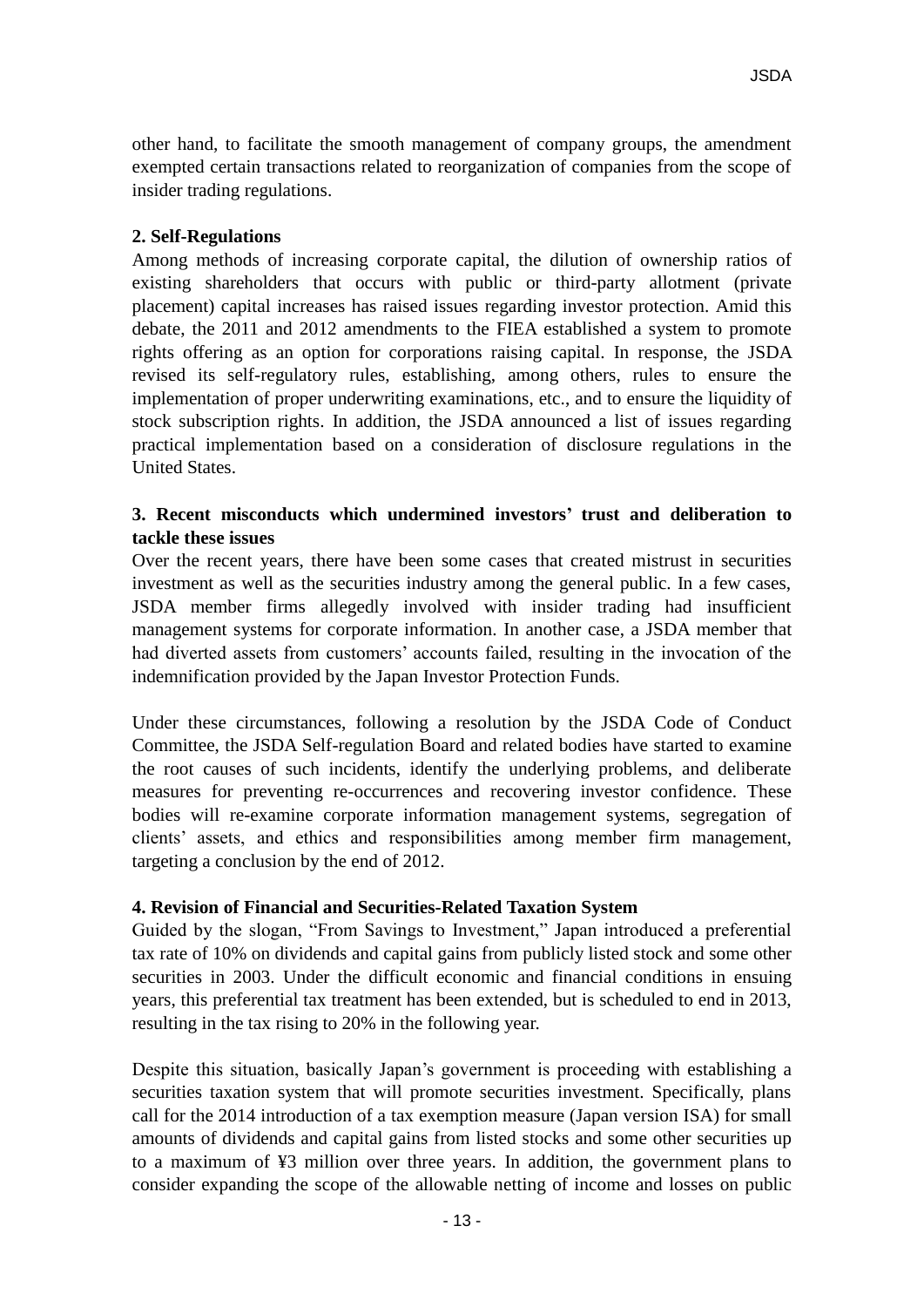and corporate bonds, etc., in the tax revisions for fiscal 2013.

Furthermore, the JSDA is requesting the Japanese government to provide a tax treatment measure that supports the formation of education savings for children. The measure would make income on funds invested in an account that can only be used for paying higher education expenses tax free.

# **IV. Topics in 2011 and 2012**

### **1. Merger of Stock Exchanges**

With the advance of electronic transactions and globalization, Japan's stock exchanges have been facing fierce competition from the electronic trading systems of foreign exchanges and proprietary trading systems (PTSs). Under these circumstances, in November 2011, the Tokyo Stock Exchange (TSE) and the Osaka Securities Exchange (OSE) announced a merger of their operations with a target date in January 2013. The merger of the TSE with its large share of the stock market and the OSE with its strengths in the Nikkei 225 futures and the derivatives markets would give birth to an exchange group with a good balance of strengths in both cash and derivatives transaction markets.

### **2. Measures to Improve Corporate Governance**

In the fall of 2011, there were a series of scandals uncovered about Japanese listed companies that caused severe damage to investor confidence in Japanese capital markets. The scandals included fraudulent accounting methods used to hide investment losses over a prolonged period of time and improper loans made to related parties.

Noting the concern in the market, measures are being implemented from various aspects to improve corporate governance in Japan. Specific issues being addressed are implementing corporate governance that utilizes the function of highly independent directors and improving corporate governance by expanding, reinforcing, and increasing the effectiveness of audit procedures. For the former approach, the TSE has introduced a requirement that companies listed on the exchange have outside directors in their exchange rules despite the government shelving plans to introduce such a requirement in Japan's Companies Act. For the latter approach, the Japanese Institute of Certified Public Accountants (JICPA) established a study group to examine the state of audits and corporate governance in December 2011. Furthermore, since May 2012, the Audit Committee of the Business Accounting Council has been discussing current methods of dealing with the risk of fraudulent accounting practices, and plans to examine the content, of audit reports in future.